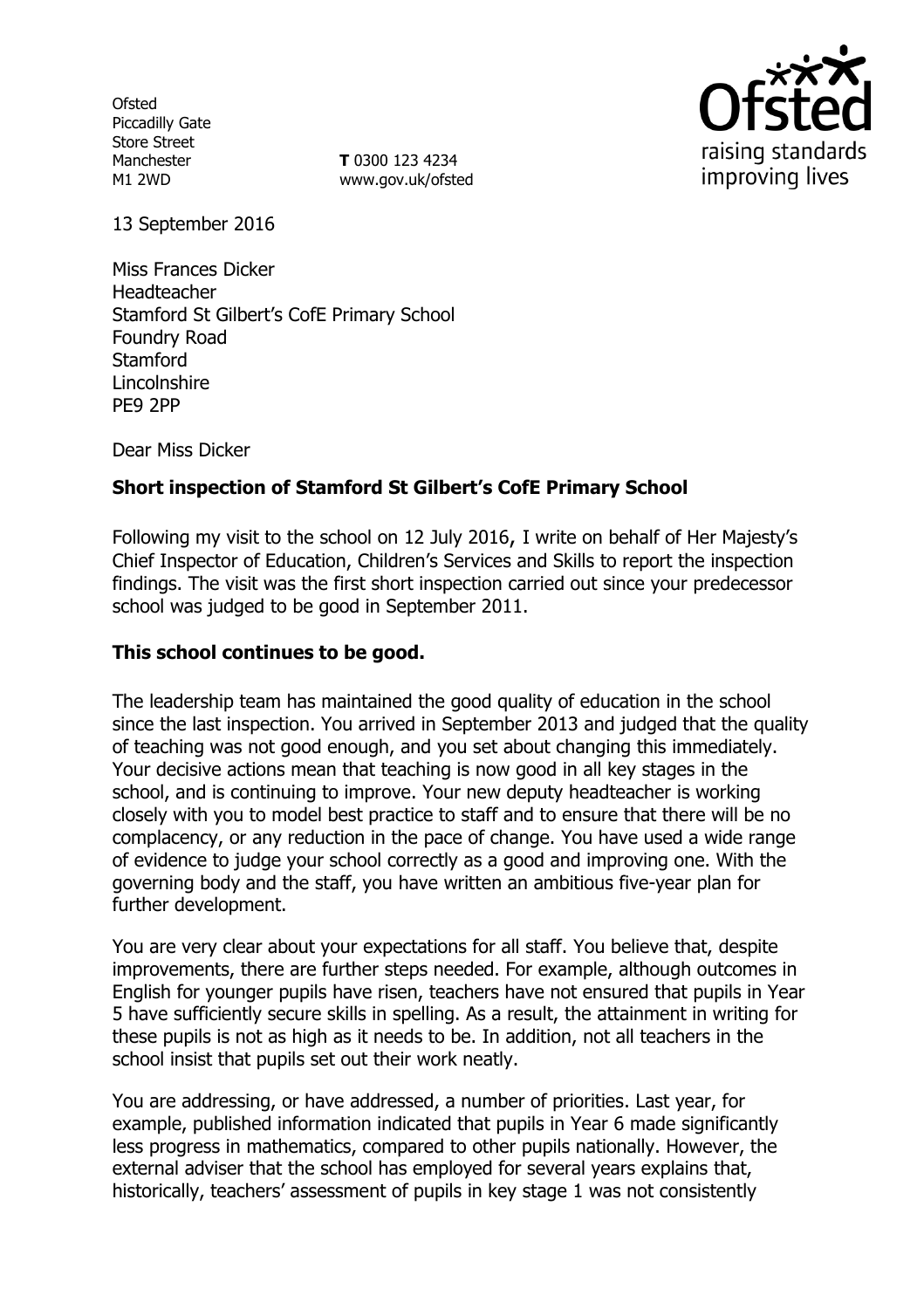

accurate. As a result, the progress that pupils made in key stage 2 was actually better than their results suggested. However, you agree that the quality of mathematics teaching that these pupils received during their time at the school was not consistently good. This was also an important factor in reducing their rate of progress. You have introduced a new commercial scheme for mathematics, with the practical apparatus that pupils need to learn quickly. You have also improved the quality of teaching in the subject. As a result, pupils are making faster progress.

You also noted that, as the result of long-term staffing absences, pupils in Year 1 did not receive effective teaching in phonics (the sound that letters make) last year. As a result, the proportion of pupils passing the phonics screening check fell to less than the national average. You have ensured that staff have dealt with this matter decisively. Highly effective teaching of phonics has been restored, and the proportion of pupils who have passed this year is considerably above the national average, and at its highest-ever pass rate, at 91%. Staff have recently tested those pupils who did not pass the check last year. The pass rate for pupils by the end of Year 2 is also above the national average.

Published information also shows that gaps in attainment between disadvantaged pupils and others widened last year. Many of these pupils enter the school with levels of development that are much lower than other pupils. Nevertheless, the rate of progress for disadvantaged pupils is improving. The majority of these pupils, though not all, make good progress from their starting points. You have made further improvements to this area a priority.

Pupils enjoy coming to school to learn, and attendance rates continue to be above the national average. Last year, your monitoring showed that pupils who have special educational needs and/or disabilities who staff classified as needing 'support' had a higher rate of absence than similar pupils nationally. You attended to this quickly by intensifying your work with the families whose children attended school less regularly. As a result, the attendance for these pupils has risen and is currently in line with the national average for all pupils.

The large number of staff who responded to Ofsted's online questionnaire gave positive views of all aspects of the school. They say that you are leading them well and that St Gilbert's is an aspirational place of learning. Staff also believe that you are considerate of their well-being, and that they feel well supported. High-quality professional development is enabling staff at all levels to develop their skills further. During my visit, for example, I met those who are new to the teaching profession. They explained to me how they feel particularly effectively supported through a highly effective mentoring programme that senior leaders tailor to their needs.

The governing body has improved its effectiveness greatly. Since reducing the governing body in size, and combining a number of its committees, governors have developed a very clear understanding of the strengths of the school, along with what aspects need further development. Governors were able to explain these to me precisely during my visit. Minutes of the governing body meetings confirm that they hold you and senior leaders to account rigorously for pupils' outcomes. They also monitor pupils' safety by, for example, checking risk assessments and ensuring that arrangements for performance management are effective. Governors do not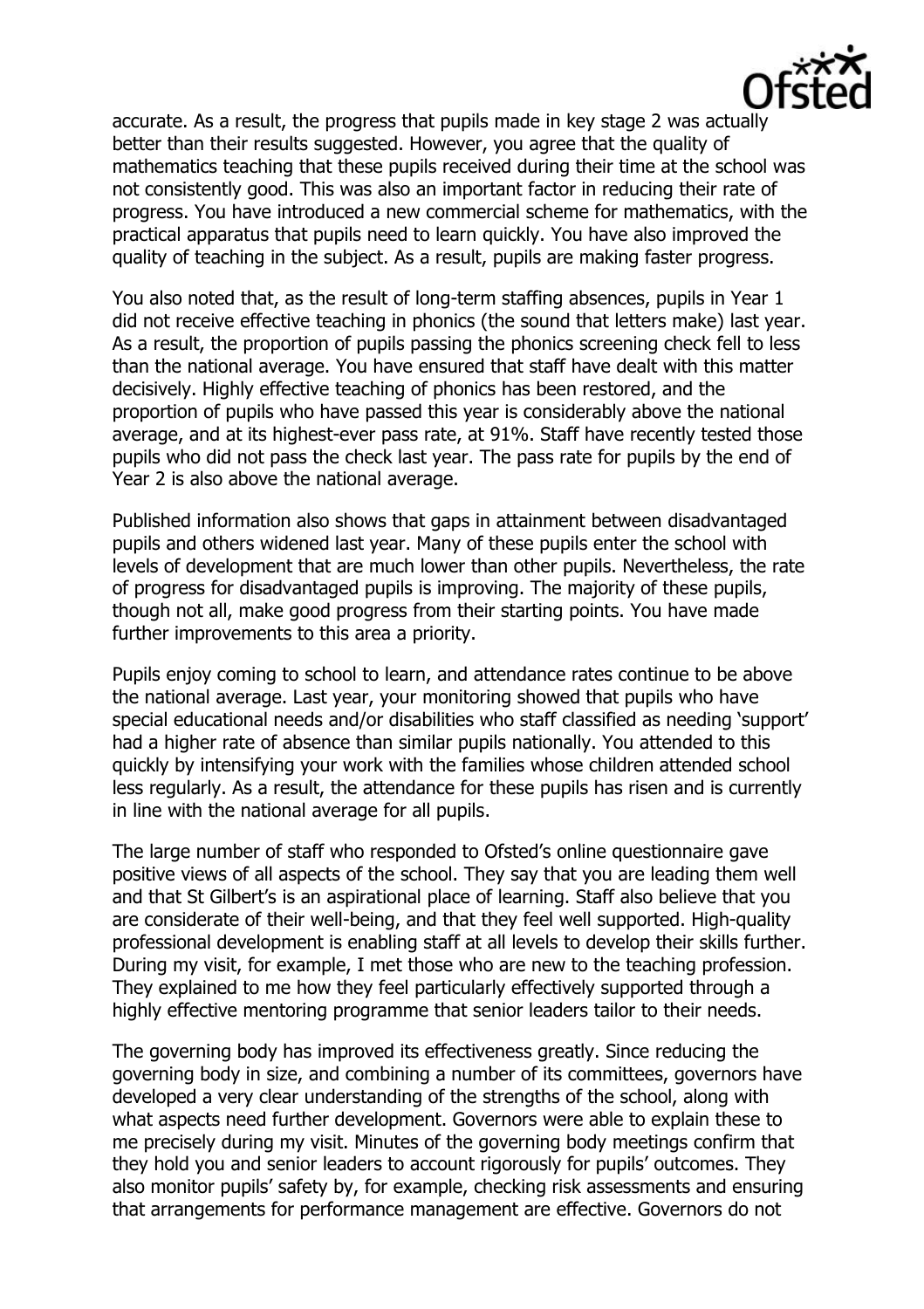

award pay rises unless teachers meet their targets and their classroom performance merits it.

Parents I met with during my visit, and the very large majority of those who responded to Parent View, gave very positive views of the school, and your leadership. They believe that the school offers a rounded education and that teaching is good. As one parent explained, 'My son is very happy there and skips merrily to school in the morning! I feel he is well looked after and respects his teachers. He has made some excellent progress. The headteacher makes every child feel special and is very visible.' Another added, 'Fantastic staff, a happy and caring atmosphere that also sets high standards in terms of progress and behaviour'.

# **Safeguarding is effective.**

Staff are very well trained in safeguarding and, as a result, know the different types of abuse. Those who I met with during my visit were able to describe to me, in detail, the many warning signs that might suggest a pupil could be being harmed. When visitors arrive, staff give them a valuable written summary on safeguarding procedures. In addition, they are presented with a useful card with both the names, and photographs, of the designated lead members of staff for safeguarding. This means that any visitor can quickly report any concerns they have, and know what to do if a child makes a disclosure to them.

During my visit, I examined a selection of records for potentially vulnerable pupils. These show that you do not hesitate to make referrals to external agencies, such as social care, whenever this is needed. You work well with parents and always seek their consent, unless this would increase the risk of harm to a child.

Pupils who responded to the pupil questionnaire say that they feel safe in school. Pupils I met with during my visit explained that bullying and name-calling are rare and, if they ever happen, staff deal with it quickly and fairly. Pupils told me that, if they are worried about anything, they could approach any member of staff to help them. These pupils also showed a very good understanding of risks to their safety, in particular regarding the internet and mobile technology.

# **Inspection findings**

- You have created a school where expectations are high and outcomes across the school are improving.
- Subject leaders for English and mathematics are effective. They visit classrooms to check on the quality of teaching, examine pupils' work and lead staff meetings to help other staff improve. They then report their findings to you, senior leaders and governors.
- **Procedures for the appraisal of teachers are effective. You ensure that you** set ambitious and precise targets for them, and expect much greater responsibility and effectiveness from those who are on the upper pay spine.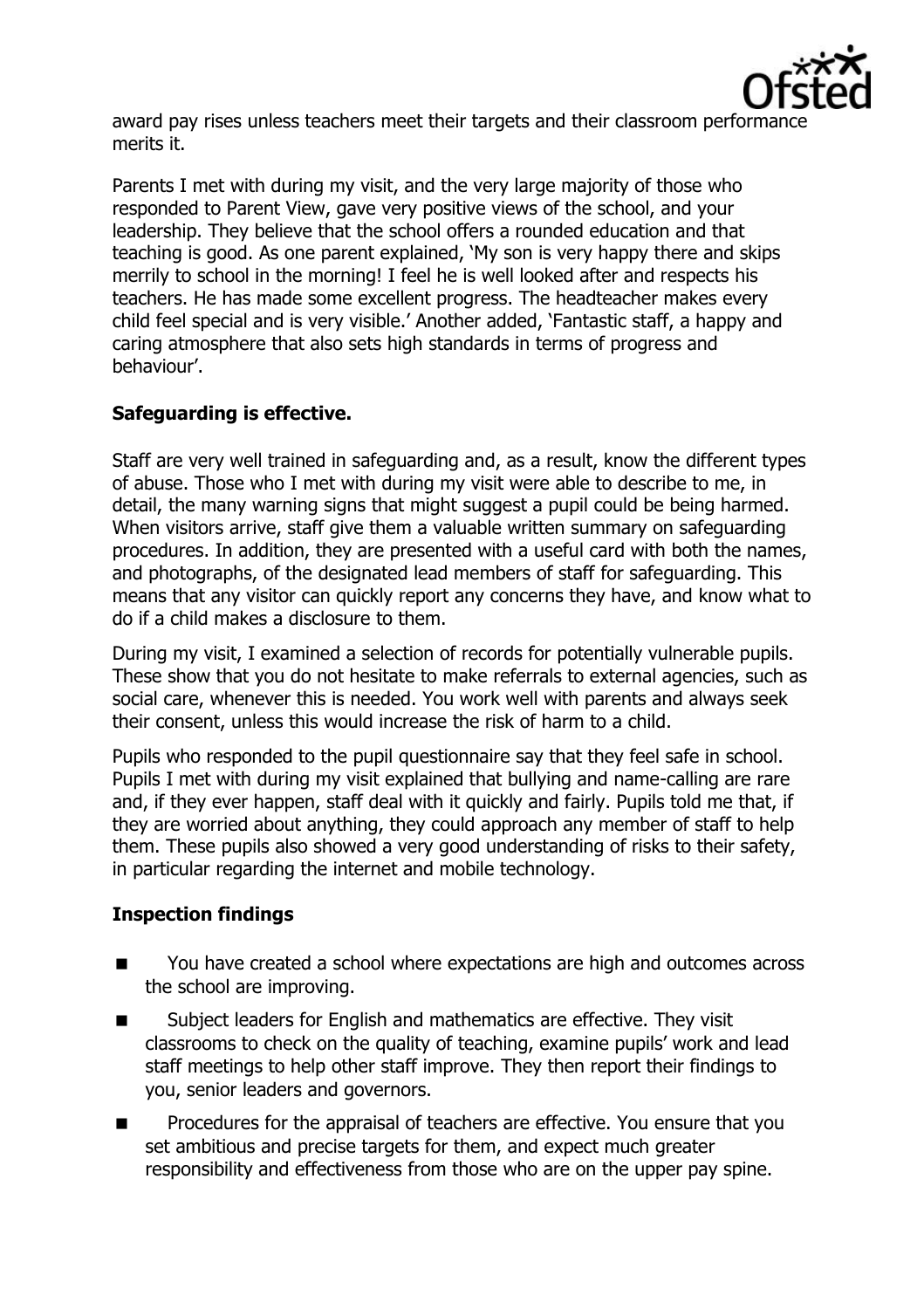

- **Pupils enter the school with levels of development that are typical, when** compared to children of the same age. They make good progress in the Reception class, with consistently higher proportions achieving a good level of development.
- **Information provided by the school, and confirmed in an extensive scrutiny of** work from different year groups, shows that pupils make good progress through key stages 1 and 2. The rate of progress is improving.
- Achievement by the end of Year 6 is broadly in line with, or better than, national averages. A higher proportion of this year's cohort has achieved the standard expected of them in reading.
- Teaching is good in all key stages of the school. Children get off to a strong start in the Reception Year. During my visit, I saw children improving their skills quickly, learning to write 'The mud is in the pit.', with correct spelling, finger spacing and punctuation. Other children, in the outdoor area, were cooperating happily and improving their catching skills with a ball, or measuring their heights with metre sticks and recording their results on the wall. Children then measured the height of their teaching assistant by putting two metre sticks together before converting 1 metre 64 centimetres into 164 cm.
- Good teaching is evident in key stages 1 and 2. For example, I saw pupils in Year 2 calculating two-digit equations accurately. A pupil I met had discovered that 8+10=21–3, and could explain clearly why this is so. Pupils in a mixed Year 5 and Year 6 class were performing a drama exercise based on their responses to 'Dulce et Decorum Est', Wilfred Owen's poem about the First World War, with great skill. Pupils were very articulate, explaining precisely the impact of the metaphors the author had chosen.
- Teachers' assessment of pupils' progress is accurate, and is becoming increasingly precise. Teachers know what pupils can do, and plan learning which is well suited to their needs. Pupils I met during my visit told me how teachers give them targets and good feedback, which helps them to remember what they need to practise and learn next.
- Caring and capable teaching assistants give pupils who need additional support to catch up effective help to do so. Pupils I met said that they find this very helpful.
- **Pupils behave well in lessons, and around the school. They concentrate on** their work and listen to what adults are teaching them. They work well together and move about the school calmly and sensibly. There is a very friendly atmosphere at lunchtime, where pupils eat and chat together happily in the dining room.
- Pupils I met say that they like their lessons, and feel that their staff want to hear their thoughts and ideas. For example, a special section of the school's website is written by pupils themselves, with pages giving details about the school's 'Youth University', and providing help for their classmates regarding homework.